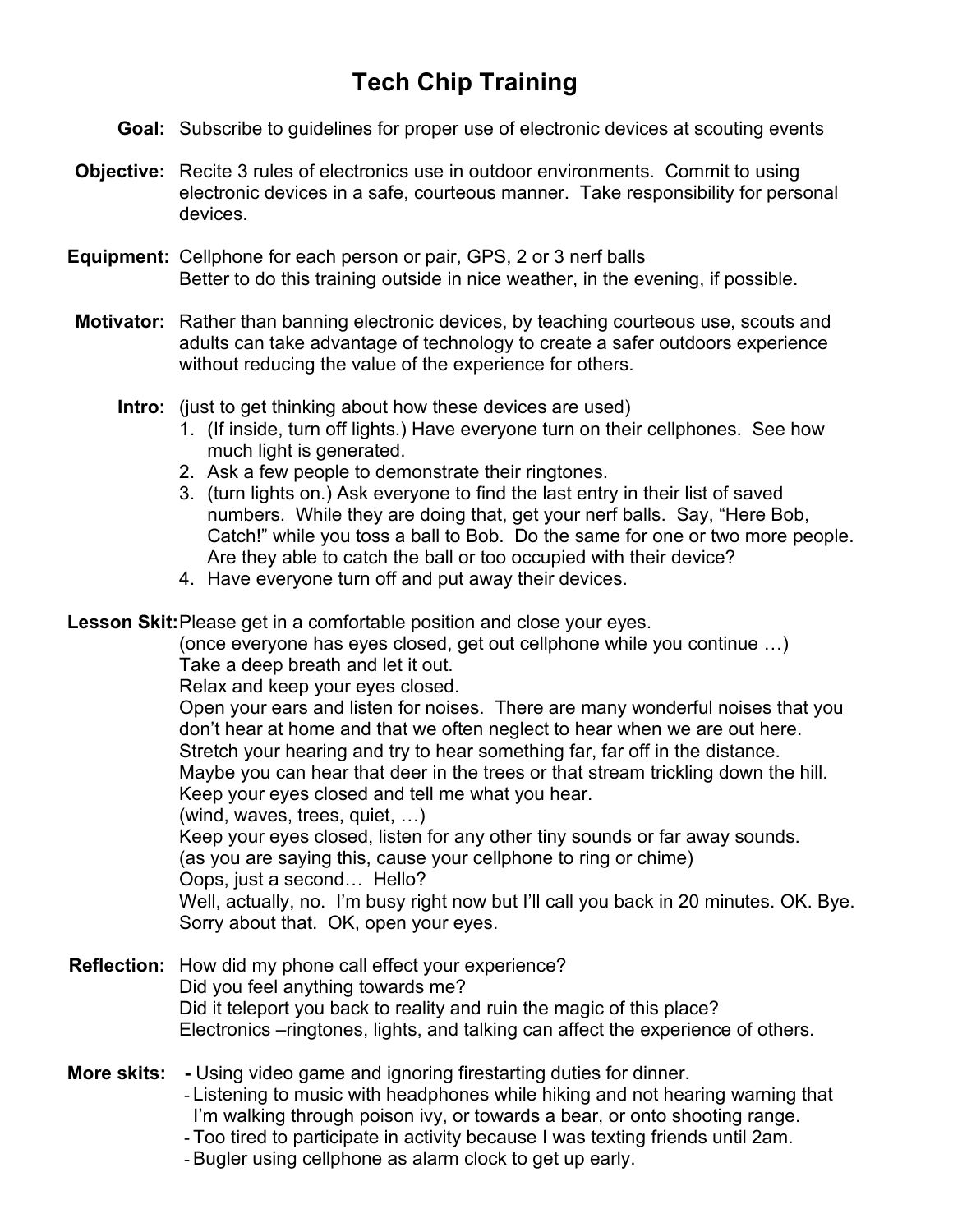**Discussion:** What are some electronic devices you might want to have on an outing?

- o cellphone, iPhone, iPod, iPad, web browser, music player
- o GPS, camera, video recorder, watch, flashlight

What are some good reasons to have electronic devices on campouts?

- communicate with home
- emergency help - retrieve information (scout handbook online)

Share examples of "bad" use of technology – some behaviors we don't want.

- texting around a campfire

- entertainment

- taking embarrassing photos of others - shining flashlight in people's eyes
- listening to music out loud - staying up late using device
- relying on technology for safety (just call 911
- inappropriate lyrics or images
- instead of preparing)

What do you think it means to be a "Good Technology Citizen"?

- use technology so it does not bother others. How?
	- $\circ$  use headphones, vibrate mode, low light setting
- when it does not interfere with activities. Such as?
- o games, cooking, hikes, swimming, sleeping, campfire
- when it enhances the experience. Some examples?
	- o Taking videos or pictures
	- o Taking night hikes with flashlights
- when it is safe. When might it be unsafe?
	- o headphones block out warnings of danger
	- o when concentration is required

If someone's electronic device gets damaged or destroyed, who is liable for it?

- The person that owns it, or brought it, or was using it when damaged?
- What if Bob tosses it to Joe and Joe drops it?
- recommend that "the person that brought it" should be totally liable
- the troop is not liable in any way for personal devices, ever.

**Conclusion:** Technology continues to evolve and become more embedded in every part of our lives. Rather than ban its use in scouting, we've chosen to find a way to make it available. This can only work if everyone commits to following the guidelines. This is a good example of a scout being "obedient" for the good of the group.

> You will each receive a "Tech Chip" card, similar to the Totin' Chip or Whittlin' Chip card. This Tech Chip allows you to have and use electronic devices at scout events, such as meetings, campouts, hikes, wherever you want.

The guidelines we've discussed are condensed to 4 points on the Tech Chip:

- 1. Electronics are not used after "Lights Out".
- 2. Electronics are used when there are no other activities or responsibilities.
- 3. Electronics are used when it does not affect anyone else.
- 4. You are completely responsible for the device you bring.

When someone misuses technology, what will happen? It's up to troop or pack...

- A corner of the Tech Chip is removed. When all corners are gone, technology privileges are revoked and the scout gets retrained.
- Scout's technology privileges are revoked immediately and gets retrained.
- Scout is required to teach the skills to another scout to reclaim privileges.